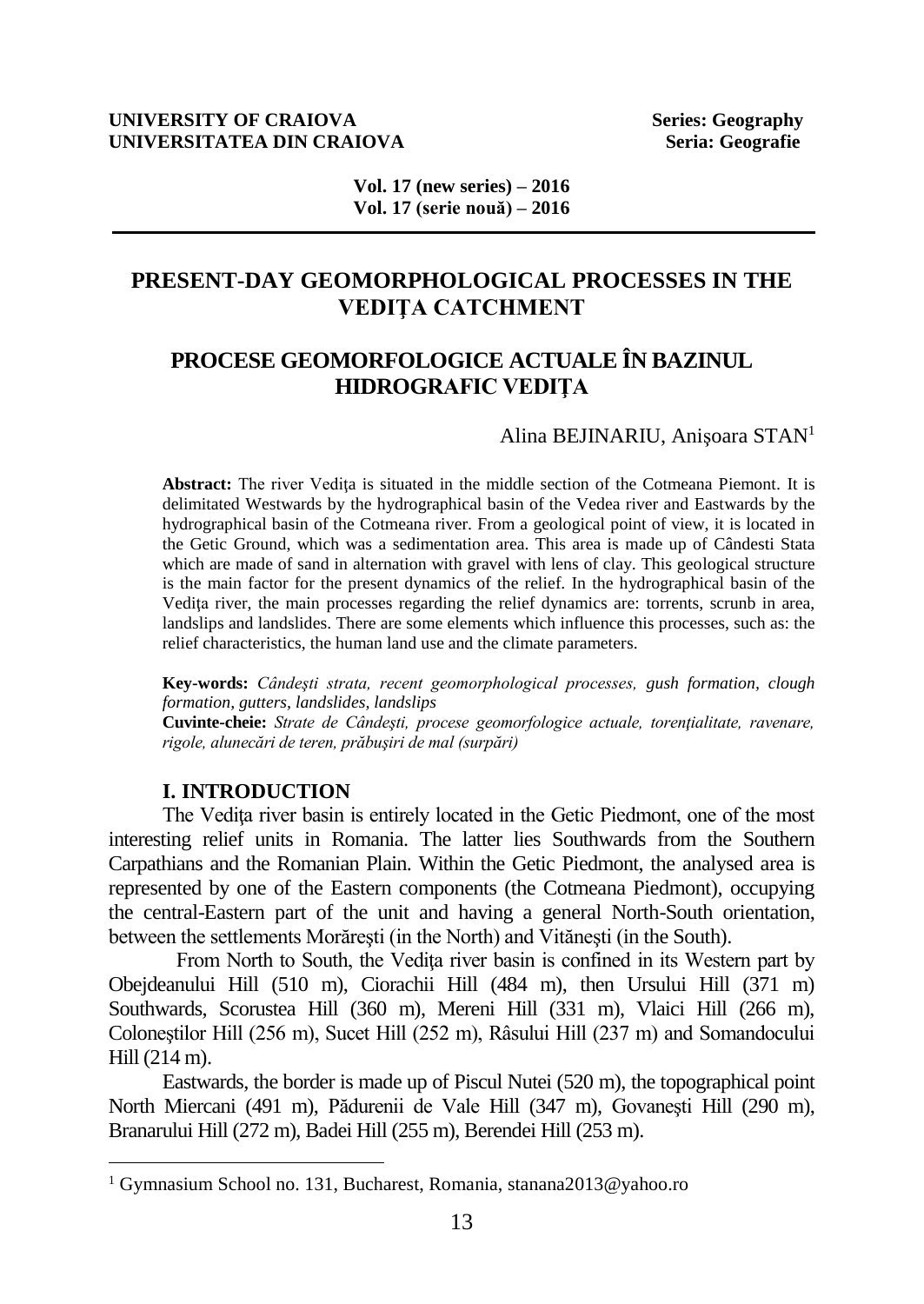#### **II. RESULTS AND DISCUSSIONS**

# **2.1. The factors influencing the dynamics of recent geomorphological processes**

The Cotmeana Piedmont geology, in general and the Vediţa basin, in particular, is closely connected with the Getic Depression, as a whole, which formed through Carpathian and Balkan bedding immersion, at the beginning of the Sennonian. During this period, there was a continuous marine flooding and immersion of the analysed area, resulting a rudaceous facies. During the Eocene progressive transgression, an argillaceous facies is deposited, while during the Tortonian, the marine waters progressively draw off Eastwards. There is another marine cycle durin the Sarmatian, this period's deposits being sincline, anticline, but also horizontal ones. The Pontiand deposits fully develop within the analysed area, three different levels being specialised, according to the share and amount of the constituent elements: clay, sands or gravel. At the beginning of the Cuaternary, the continuously regressing levantine lake is clogged with raw materials transported by the torrential streams from the Southern Carpathians, affected by the elevation dynamics of the Valahian phase. The inferior Pleistocene is made up of two horizons which together form the Cândeşti strata (sands in alternance with gravel and clay), while medial Pleistocene is represented by loess deposits. This geological structure increased torrential constitution, collapsing along riverbanks, but also small-sized landslides.

The relief influences the terrain dynamics through for of its characteristics: density of relief fragmentation, fragmentation depth, geodeclivity and hypsometry (Fig. 1, 2).



We should also take into consideration the fact that the Vedița river basin is an assymetrical one, having steep flanks on the right side and lineal on the left side, which impose certain ranges of geomorphological process development.

The climatic factor also influences the actual modelling through two parameters: temperature and rainfall. These parameters register maximum values in June, July, August, with direct implications in activating and developing torrential streams, but also a higher stress exerted by the river flow on the banks, increasing the risk of collapse (Fig. 3, 4).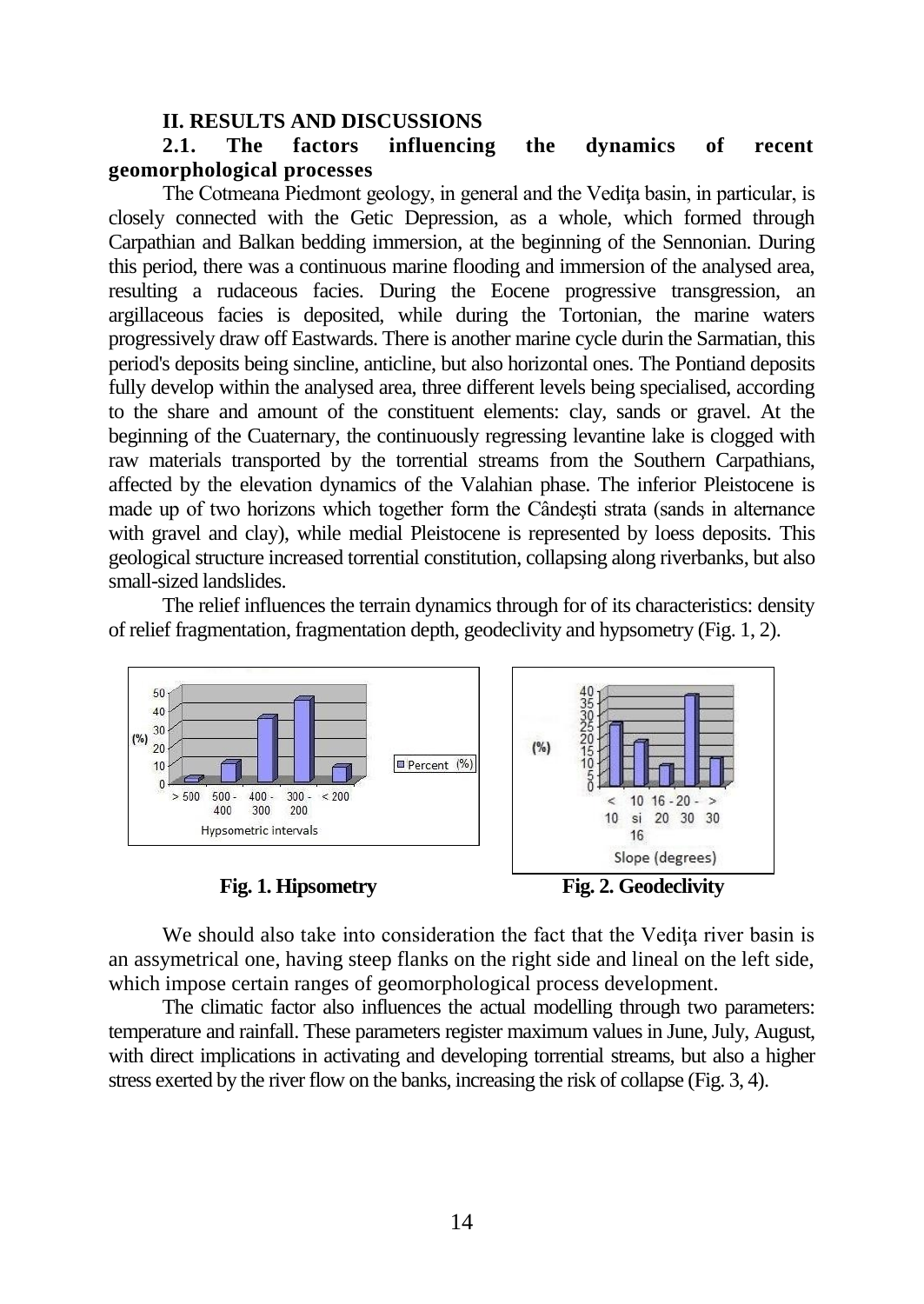

The man-made activities are represented in the area by cereal and fruit tree cultures, which actually induce a high level of human intervention. In the Vedita catchment, deforestation was meant to capitalize wood and extend crop fields. This mainly resulted in the degradation of vegetal associations and denudation exposure. Chain processes developed, which also modified the soils. The main human-induced activities that arficialized the land were: agricultural activities intensification, communication arteries development etc.

## **2.2. Present-day geomorphological processes in the Vediţa Catchment**

The present-day relief modelling processes that take place in the Vedita Catchment can be divided into two main categories: slope processes and channel processes.

Among the slope processes, there are to be noted the rainwash and the sheet erosion; gully erosion and torrentiality; as erosion processes induced by the water flow concentration on slopes and in the riverbed, the gully erosion and the torrentiality characterize the entire Vediţa Catchment, but especially the right slope. The torrential flash floods are extremely strong because of the large development of the drainage basins on the quasi-structural surface that forms the left slope of the Vedita. The erosion is characteristic to the lower half of the flow channels, where it becomes manifest both through their deepening, as well as through the lateral degradation of the banks and of the slope base. The lateral erosion of the torrents maintains the entire slope in a permanent state of imbalance (Photo no. 1, 2).





**Photo no. 1. The drainage basin of the Ciocăneşti torrent (2005)**

**Photo no. 2. The drainage basin of the Ciocăneşti torrent (2008)**

The year 2005 was characterised by high precipitation quantities, this aspect leading to the intensification of torrential erosion at the level of the River Catchment. The torrents began to enlarge their surface especially through regressive erosion in the drainage basins (Photo no. 3, 4).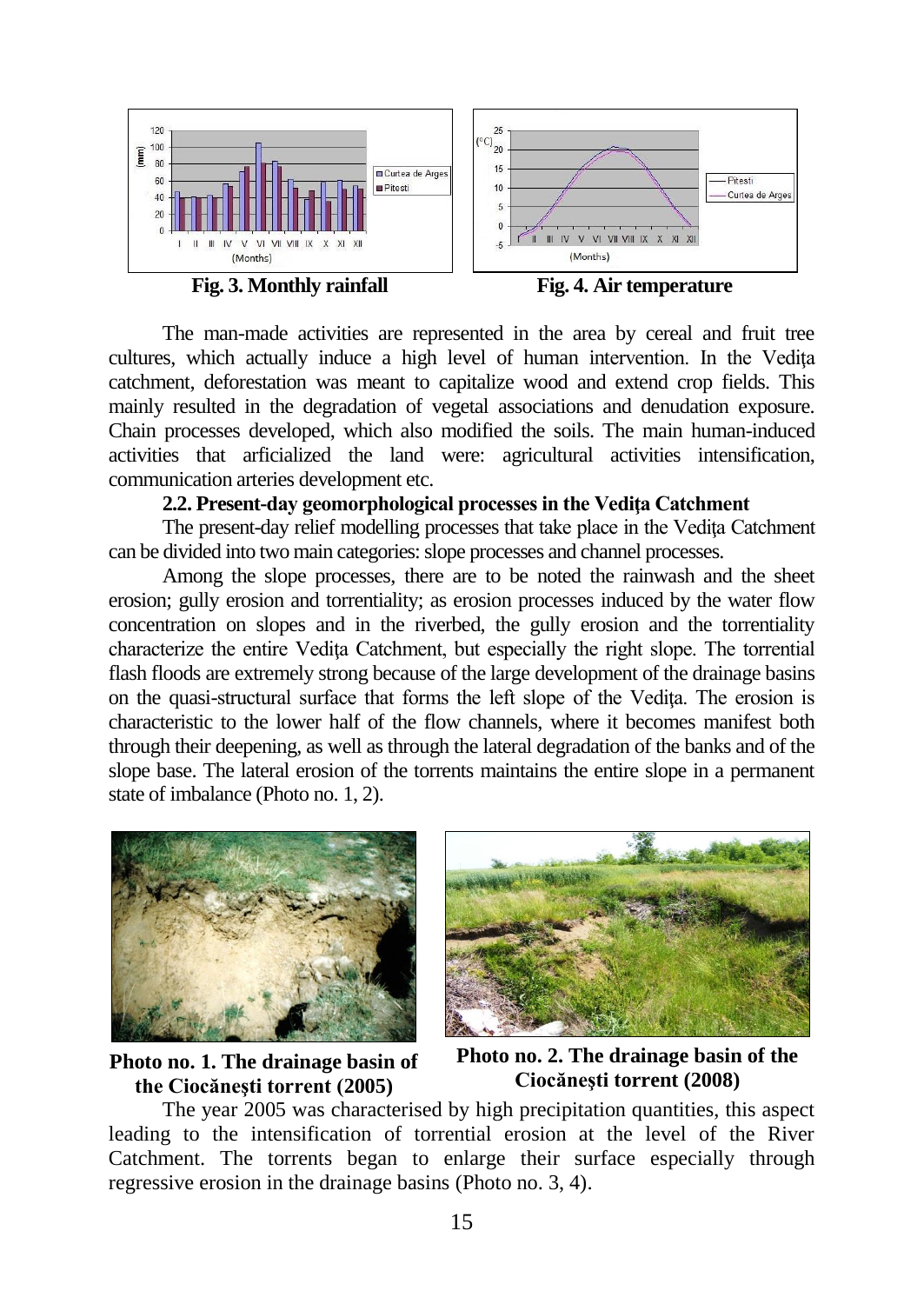

**Photo no. 3. Ciocăneşti torrent (2005) Photo no. 4. Ciocăneşti torrent (2008)**



After this period of erosional activation within the drainage basins and the flow channels, the region under study was characterised by an interval with low precipitation quantities, which led to the decrease of erosional intensity and to the tendency towards a balance profile; during this interval, the gravitational processes were predominant, which led to the decrease of the slopes along the torrential organisms.

The gully erosion, the elementary form of concentrated flow, appears either as component of the river catchments, as it is to be noticed in the torrential sources located on the left side of the Vedita - although these landforms can also be seen on the right side of the river - or as individual element on the slopes, situation that is especially characteristic to the slopes of the Vedița, downstream of the Vedea, within the middle sector of the catchment. Its linear development is favoured, on the one hand, by the extension of the structural surfaces, given their general consequent character and, on the other hand, by the loess-like clayey deposits that cover these slopes.

The extended surfaces that undergone deforestation in the Vedita catchment-especially those located on the slopes of its tributaries, the Ulmul Mare and the Boul (Photo no. 5), as well as in the lower sector of the Vedita favoured the development of small-scale landslides (their development is not ample because the slope and the lithological conditions do not favour such an extension). Important rill and gully erosion processes accompanied the landslides, especially within the sectors where torrential erosion could install.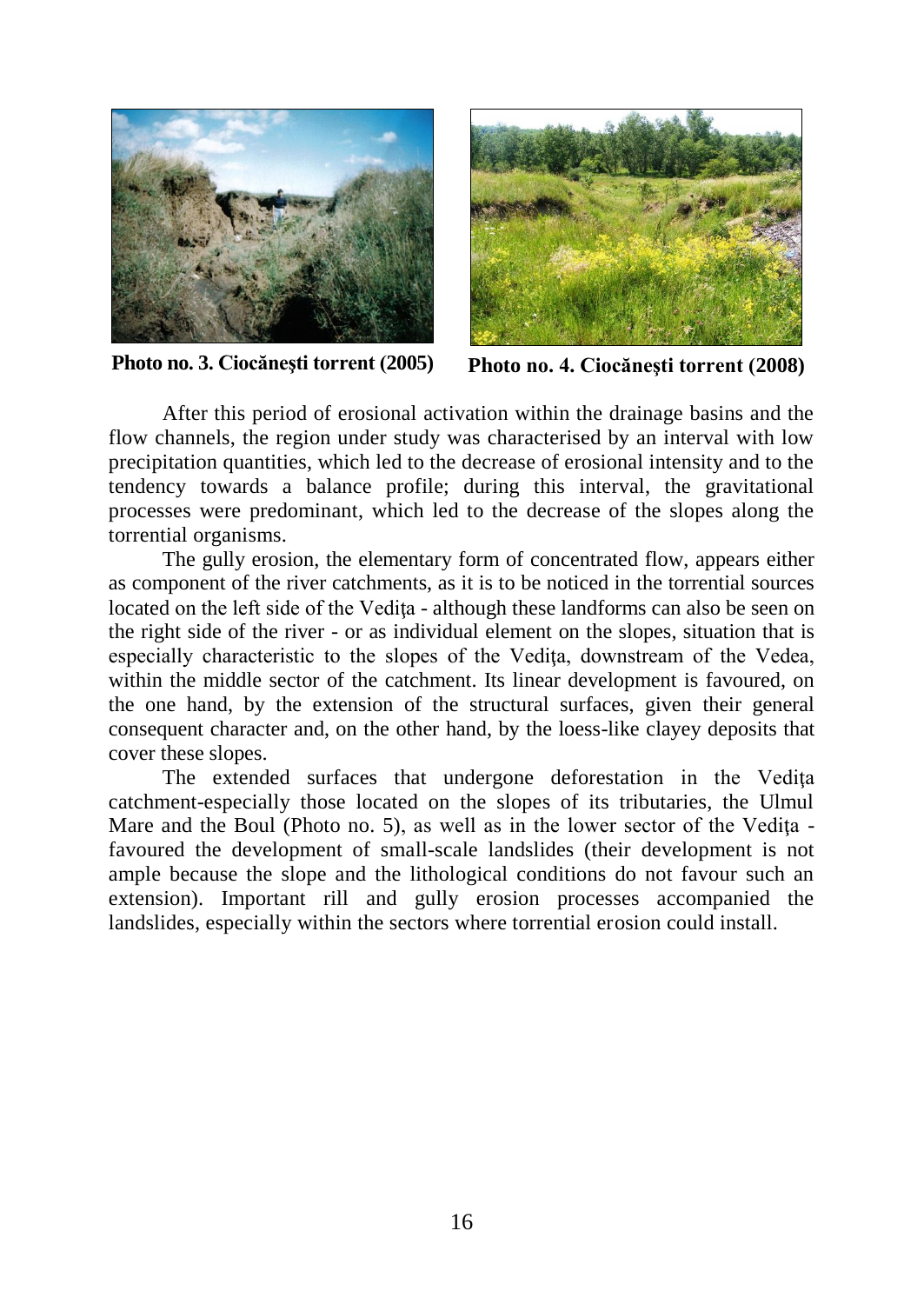

**Photo no. 5. Landslide on the Vediţa-the Boul interfluve**

The Vedita riverbanks are affected by lateral erosion, which leads, in the first stage, to the under-caving of the rock packages and the appearance of erosion marmites; subsequently, the rock packages located above would collapse under the action of gravitational force. This type of riverbank regression can be pointed out by comparatively analyzing the 2005 and the 2008 situations (Photo no. 6, 7). The geological constitution of the region, with the predominance of the Cândeşti Strata, favours the rapid regression of the slopes.



**Photo no. 6. Left slope of the Vediţa, between Gueşti and Vităneşti settlements, 2005**



**Photo no. 7. Left slope of the Vediţa between Gueşti and Vităneşti settlements, 2008**

The riverbed processes characteristic to Vedița catchment area are intermittent, led by strong floods of the river. The fluvial modelling is done both by transport and accumulation processes in the riverbed, maintaining a high mobility thereof (banks, braided channels) and by side erosion processes which affect especially the Vedița meander banks and slopes in the meander bends, affecting also some tributaries such as the Ceptura river (tributary on the right side).

The shore side erosion in these places is a permanent cause in triggering the shore collapses. Such situations occur on the left slope downstream of Guești (Photo no. 8) or on the left slope near Coloneşti locality.